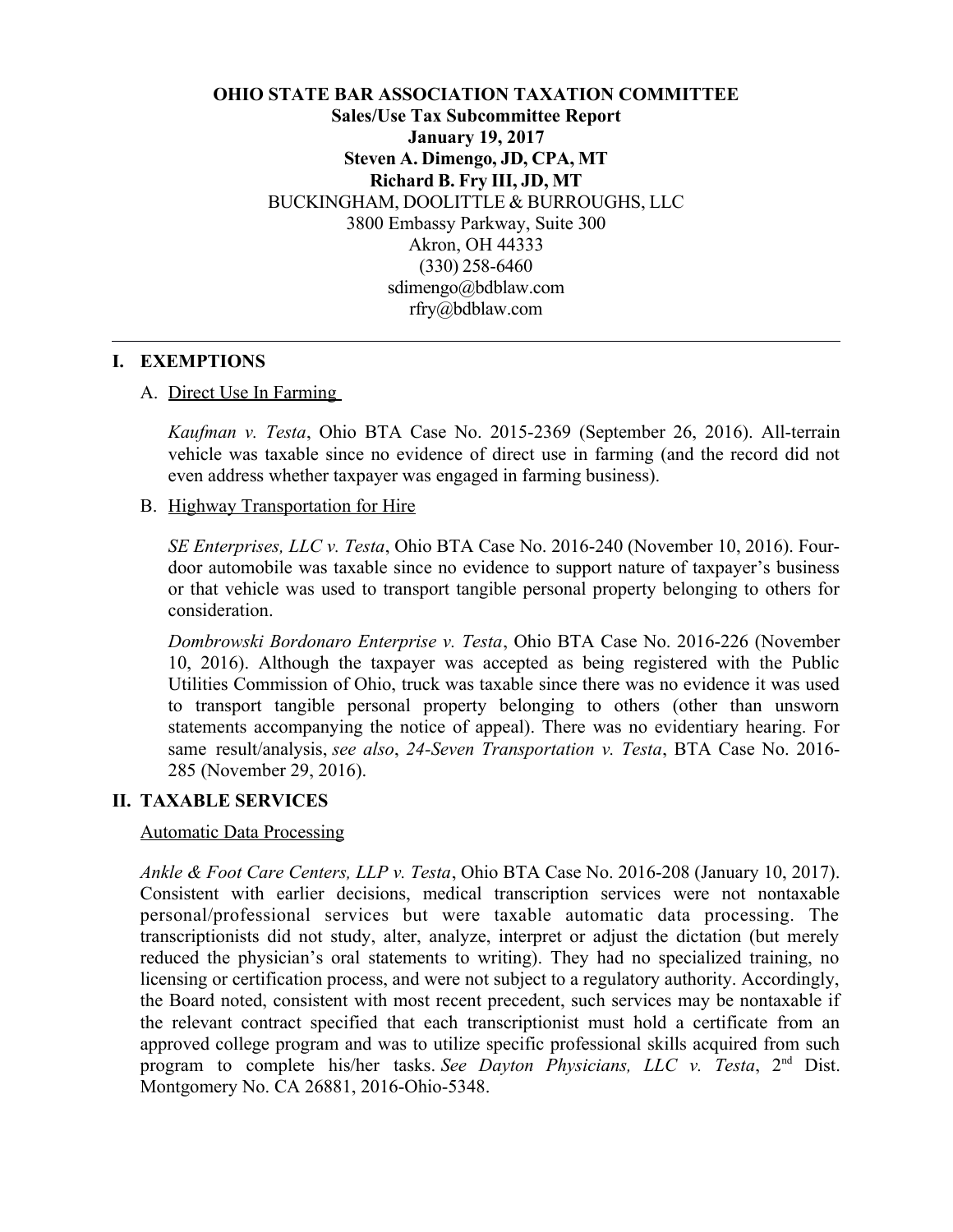#### **III.PROCEDURE**

A. Penalty and Interest Abatement

*J&T Washes, Inc. v. Testa*, Ohio BTA Case Nos. 2015-2389; 2016-594; 2016-612; 2016- 636 (October 3, 2016). Consistent with the Board's recent, prior decision, the Tax Commissioner did not abuse his discretion by not remitting the entire penalty (and the BTA has no statutory authority to address interest abatement). For same result/analysis*, see also, Alan Rehbein*, Ohio BTA Case No. 2016-372 (December 8, 2016) and *Porter v. Testa*, Ohio BTA Case No. 2016-484 (January 6, 2017) (taxpayer asserted that it was forced to close business in absence of relief).

B. Price

*Pitsul v. Testa*, Ohio BTA Case No. 2016-158 (October 31, 2016). Tax Commissioner's independent determination of value of motorcycle acquired via trade, through research and further supported by former owner, was affirmed in the absence of contrary evidence.

C. Statute of Limitations (Refund Claim)

*Energy Fit Living, Inc. v. Testa*, Ohio BTA Case No. 2015-219 (November 9, 2016). Partial denial of taxpayer's use tax refund claim filed on the basis of internal employee fraud affirmed as untimely (i.e., beyond four-year statute of limitations). The taxpayer asserted an equitable right to file the claim because the relevant fraud was not confirmed until after the four-year refund period expired. However, there is no precedent for applying equity to the statute of limitations; moreover, the Board lacks authority to grant equitable relief.

D. Mark-up Audit

*The Dukester, LLC v. Testa*, Ohio BTA Case No. 2016-2168 (December 6, 2016). Markup audit of small bar was affirmed due to evidence that insufficient tax was collected and the absence of primary records. The taxpayer did not provide alternative methodologies to determine taxable sales. For same analysis/result, *see also, Cantax, Inc. v. Testa*, Ohio BTA Case No. 2016-217 (December 7, 2016) (convenience store audited consistent with Memorandum of Agreement signed by the taxpayer).

E. Proof of Payment / Refund Claim

*Ridg-U-Rak, Inc. v. Testa*, Ohio BTA Case No. 2016-249 (December 8, 2016). Partial denial of refund claim affirmed since taxpayer could not prove it paid relevant invoices. There was no Board evidentiary hearing.

#### **IV.LEGISLATION**

A. Sub S.B. 235

R.C. 5739.03(B)(1)(a) amended to provide that a vendor must obtain an exemption certificate if the consumer claims exemption under R.C. 5739.01(JJ)(1) to (5) (applicable to employment services).